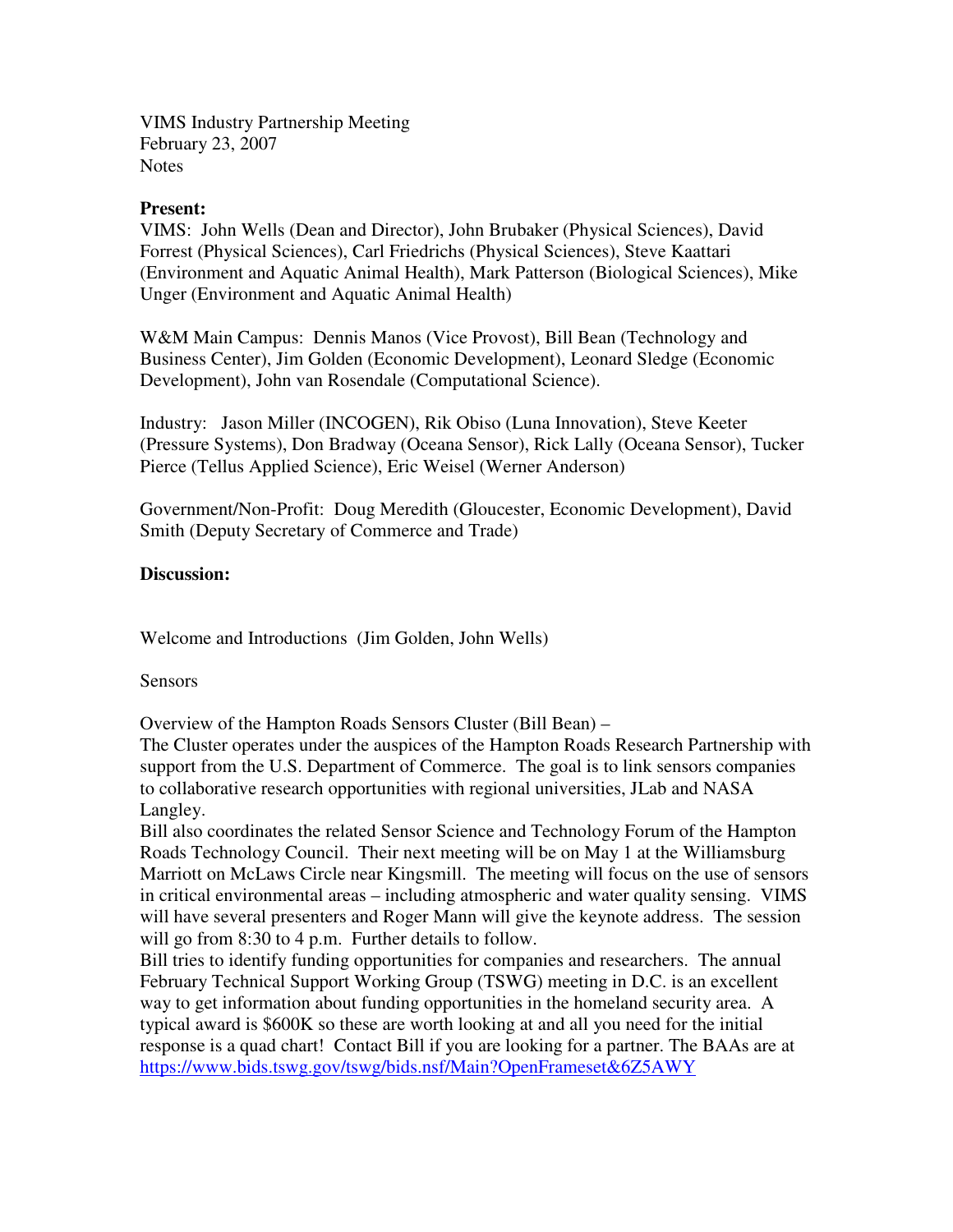Marine Science Scnsor Needs: Sensors now in use at VIMS and the most critical needs for improvement (Carl Friedrichs) – Sensors are now deployed on buoy/benthic, weather, water quality and stream gauging stations (Brubaker, Friedrichs, Moore, Reay), high frequency spatial water quality mapping (Ken Moore, et al.), ACROBAT platforms (Iris Anderson, Larry Haas, et al.), and AUVs (Mark Patterson et al.). Sensors are under development for aquatic contaminants (Bromage, Kaattari, Unger, et al.). Common useful characteristics include the following: small/non-intrusive, low power, inexpensive, accurate/quantitative, stable/robust and resistant to bio-fouling. The Alliance for Coastal Technologies (ACT -- http://www.act-us.info/ ) is a NOAA-funded partnership to foster the development of effective and reliable sensors and platforms. They sponsor periodic workshops in critical sensor/platform areas – biology/ecology, biochemistry/chemistry. platforms/tcchnology, and physical. Carl felt that some of the most cutting edge work in the field was being conducted at VIMS in the area of biocontaminants.

Marine science sensor development at Luna Innovation (Rik Obiso) – Rik has been at Luna for six months, and during that time there has been a substantial expansion in the life sciences, with new emphasis on environmental toxicology and protein biochemistry. During that period Luna also went public and it is now listed on the NASDAQ. Luna has facilities in Roanoke, Blacksburg, Charlottesville, Hampton, Danville and McLean. He described the work underway in areas including multiplex lateral flow assays and surface acoustic wave biosensors. Rik is actively looking for academic-industry partners and industry-industry partners for some of the sensor work that is currently in development. Contact Rik if you are looking to partner or co-write a proposal. (http://www.lunainnovations.com/)

Marine science sensor development at Oceana Sensor (Rick Lally, Don Bradway) – Rick Lally, founder and president, and Don Bradway, government programs director, outlined the company's business focus. In the commercial/industrial area the emphasis is on industrial sensors and Wireless d-Diagnostic ® products. They produce over 100,000 piezoelectric vibration sensors a year. For the government market they pursue wireless sensor R&D, machine monitoring diagnostics and prognostics, engineering services, and corrosion detection and structural integrity applications. In the latter area they have been working with Professor Mark Hinders at W&M. Rick and Don described their intelligent component health monitor, their Structural Interrogator $TM$  corrosion and crack detection, their wireless sensor electronic module, and their new initiatives in Thinfilm Sensors and light frequency identification.

(http://www.oceanasensor.com/)

Sensor developments at Pressure Systems (Dave Marsell) – Steve Keeter briefly summarized recent work in environmental, industrial and aerospace applications. Pressure Systems has just introduced an enhanced KPSI Series 705 submersible level transducer with static accuracy of  $\pm 0.25\%$  FSO. (http://www.pressuresystems.com/)

Introduction to Tellus Applied Sciences, the NOAA Bay Watershed Education and Training project (Captain John Smith Trail), and discussions with VIMS -- Tucker Pierce, the CEO of Tellus, outlined The Chesapeake Bay Interpretative Buoy System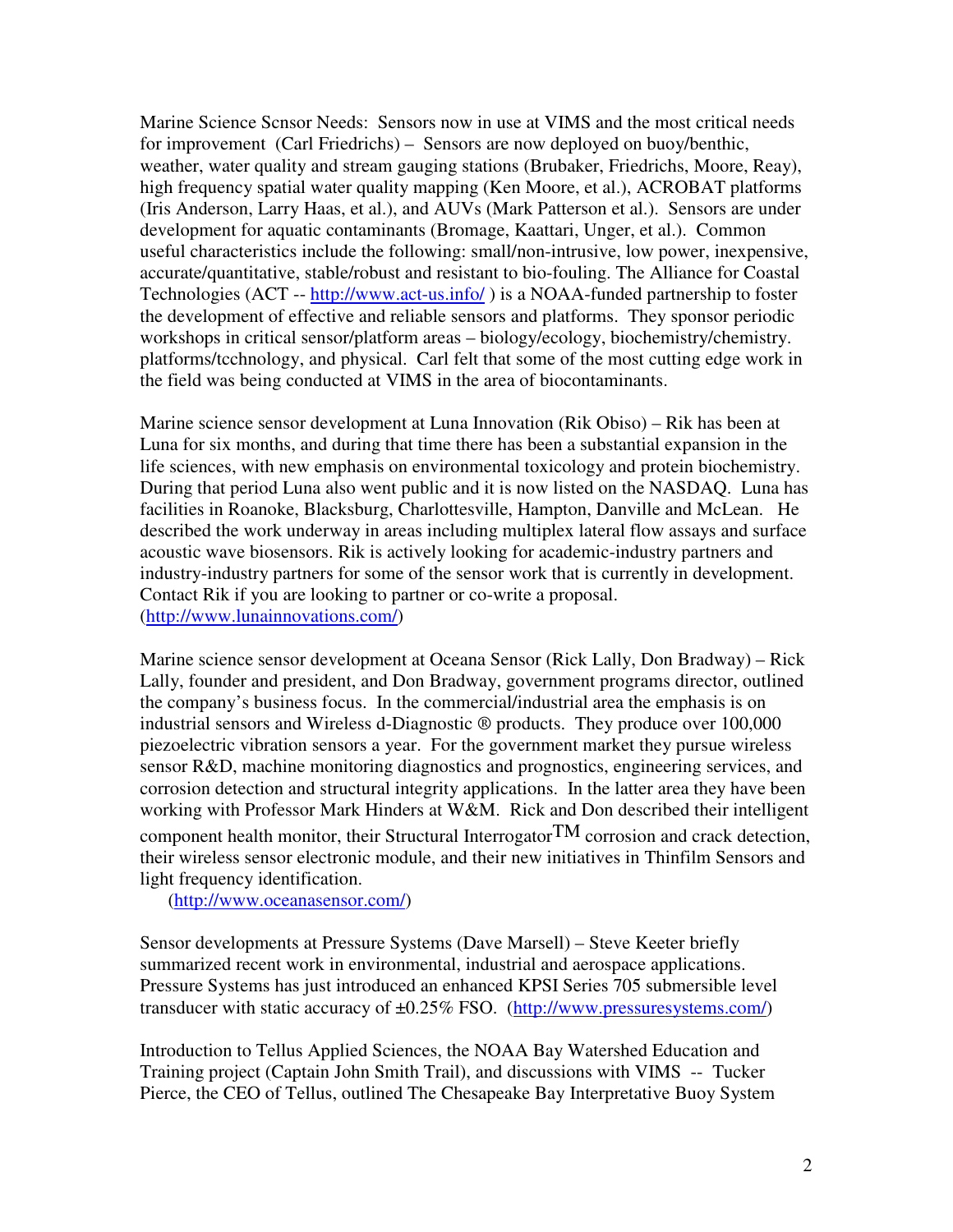project, which is a sensor to user information acquisition, management and delivery system with an initial target audience in the education, observing, and trail user community. The system, funded by NOAA, will deliver water quality data, historical and cultural content, meteorological information and other content as required by users. System development started in September 2006 and phase one (three AXYS "Watchkeeper" buoys, sensors, middleware, internet and cell phone content delivery) will be completed in May 2007. Carl Friedrichs and Tucker have already identified several opportunities for collaboration between CBIBS and VIMS, and conversations continued after the formal meeting to identify other possibilities. (www.tellusappliedsciences.com)

## Updates

DHS Center for the Study of Natural Disasters, Coastal Infrastructure and Emergency Management (Jim Golden, John Brubaker, Carl Friedrichs). Old Dominion University/VMASC and W&M/VIMS, along with eight other universities are partnering in a response to the broad areas announcement of a Center to be funded at \$3M per year for five years. John Wells will be the Co-PI for the project. An initial White Paper expressing interest has now been submitted to DHS, and the full proposal will be due in April. The submission is part of an effort to link modeling and simulation work being done at VIMS and VMASC (the Virginia Modeling, Analysis and Simulation Center).

Funding for VIMS through The Virginia Coastal Energy Research Consortium (VCERC) – John Wells described potential funding for this effort. Subsequently the General Assembly included \$1.5M in the Higher Education Research Initiative Program to implement research and development of Virginia's marine renewable energy resources through VCERC, a consortium that is expected to include VIMS, ODU, VT, JMU, UVA and NSU. John said that the VIMS work would likely include issues in marine biology and coastal physical geography.

HREDA marine science industry promotional materials – Doug Meredith reported that HREDA is working on a marine science "flip book", similar to those created for modeling and simulation and other technology areas. HREDA uses the books during marketing visits to prospective companies. The books are well done, and VIMS may find other applications for them. Doug hoped that HREDA representatives would come to all VIMS-Industry meetings to get a sense of the scope of the collaborations that are underway.